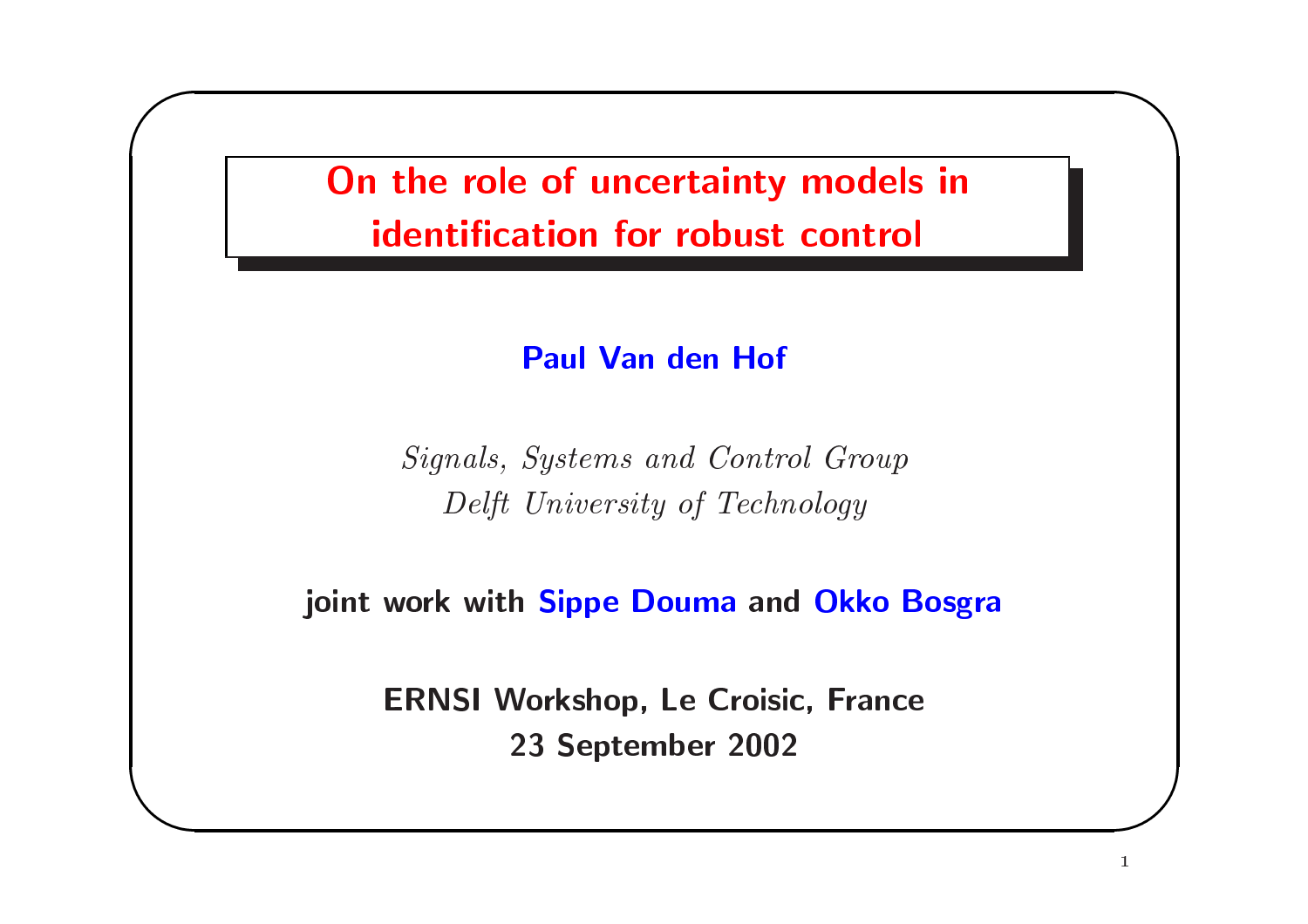# **Contents**

• The question:

choice of uncertainty structure?

- A particular case: controller tuning under robust stability
- Equivalence between structures role of LFT's
- Summary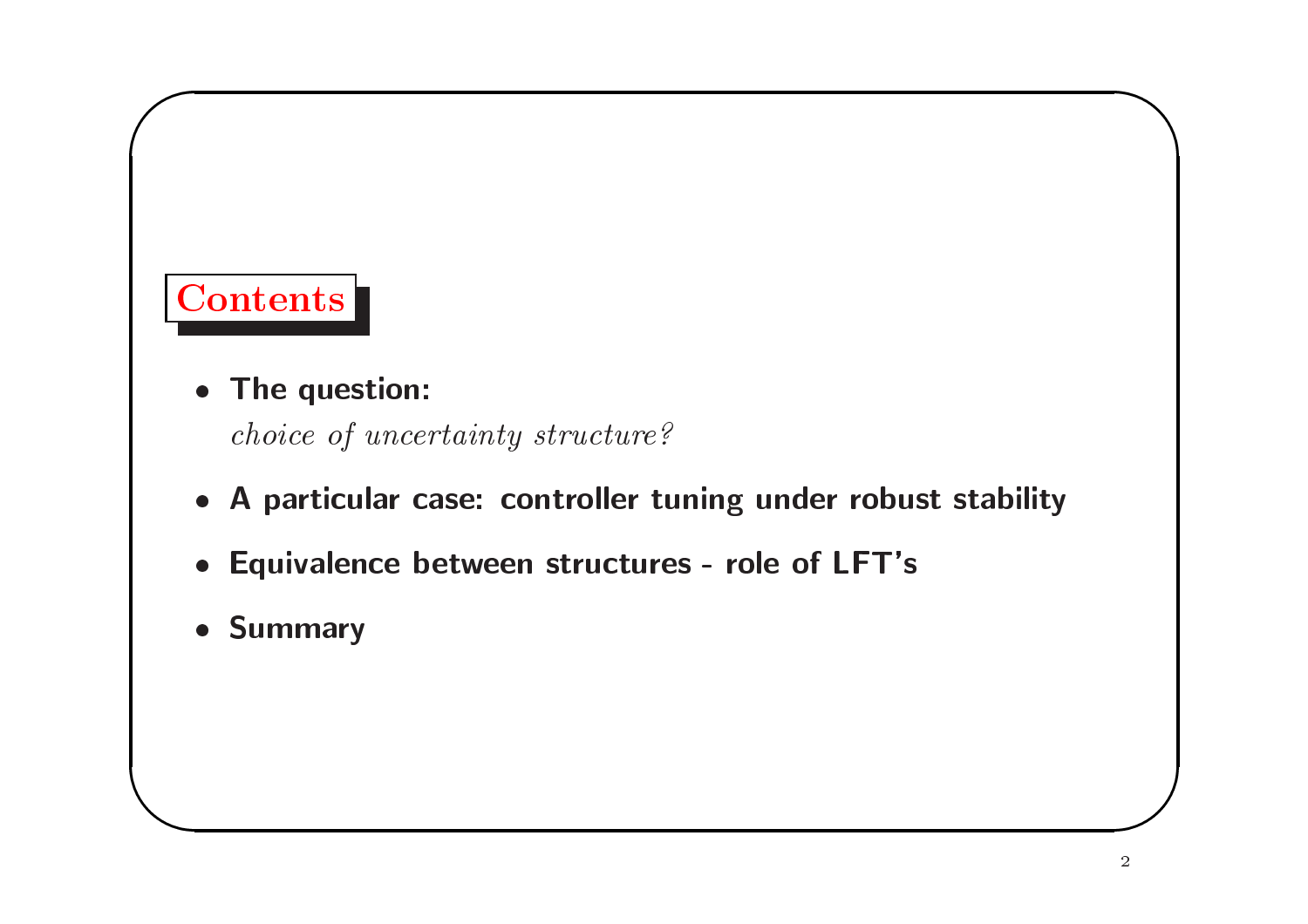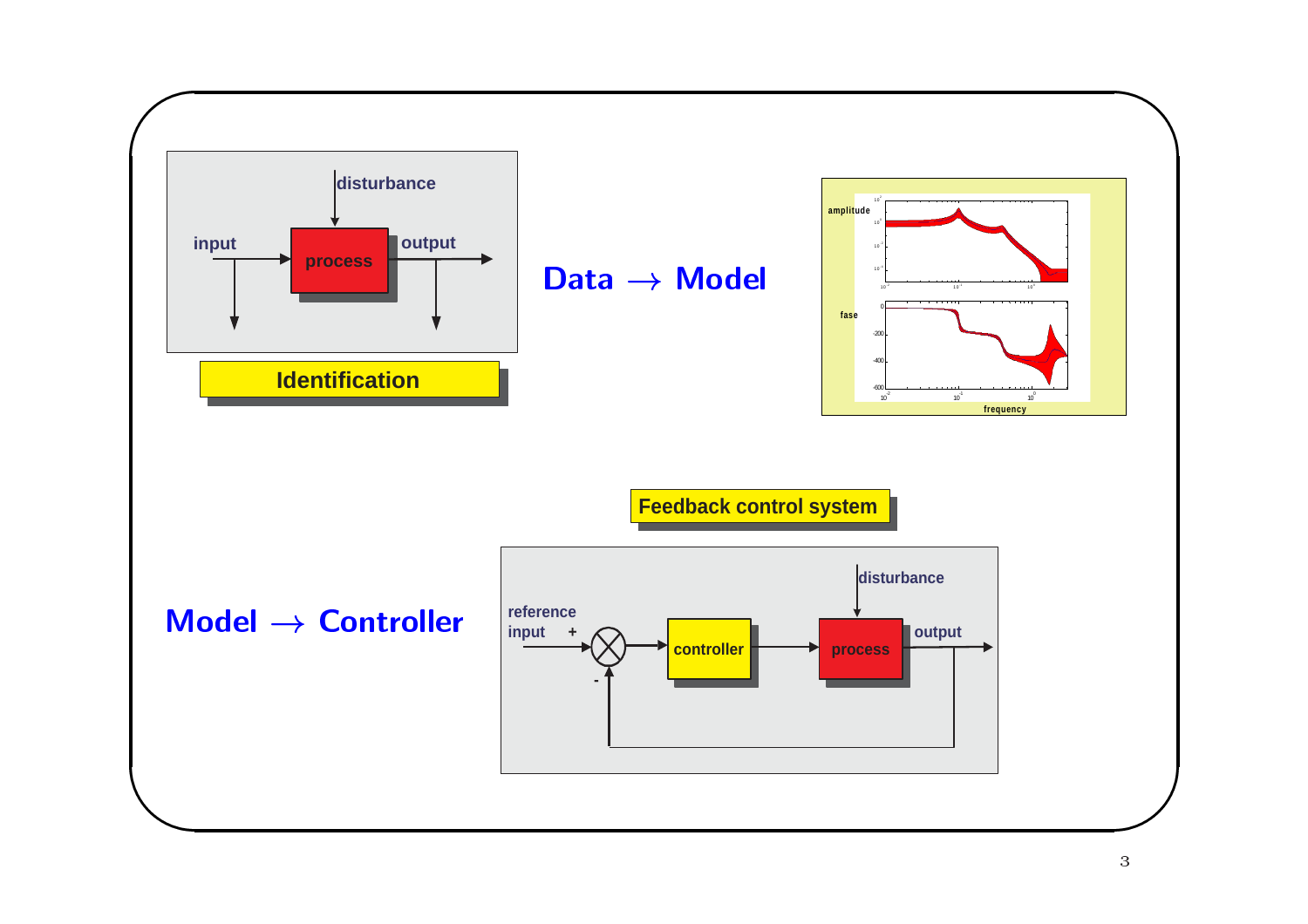#### **Relevance of model uncertainty**

- Determines the achievable robust stability/performance  $\rightarrow$ reduce uncertainty in control-relevant area
- Guidelines for appropriate identification after dedicated experiment design
	- experimental data and priors determine set of unfalsified models
	- identification technique determines nominal estimate
	- model uncertainty bound additionally determined by representation choice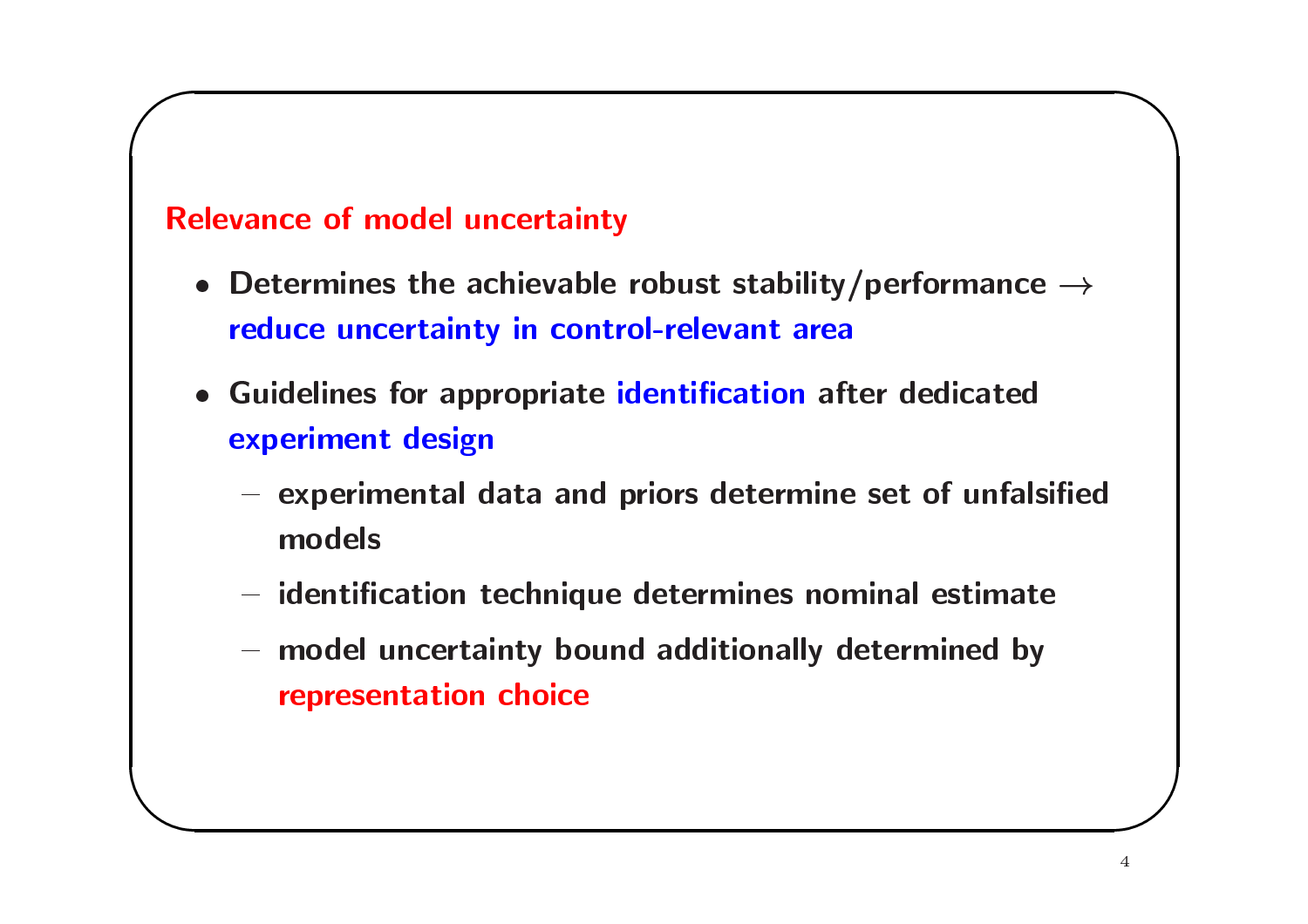### **Model uncertainty structures**

# **In Control**

- unstructured additive, multiplicative  $(\mathcal{H}_{\infty}$ -norm bounded)
- · real parametric
- Youla parameter
- $\bullet$  gap,  $\nu$ -gap metric

## In Identification

- parametric uncertainty (statistical or worst-case)  $(e.g. Ljung (1987), Milano et al. (1996), Bombois et al. (2001))$
- additive frequency response bounds  $(\mathcal{H}_{\infty}$ -norm) (e.g. Goodwin *et al.* (1992), Hakvoort et al. (1997), Chen and Gu (2000)) on open-loop or closed-loop plant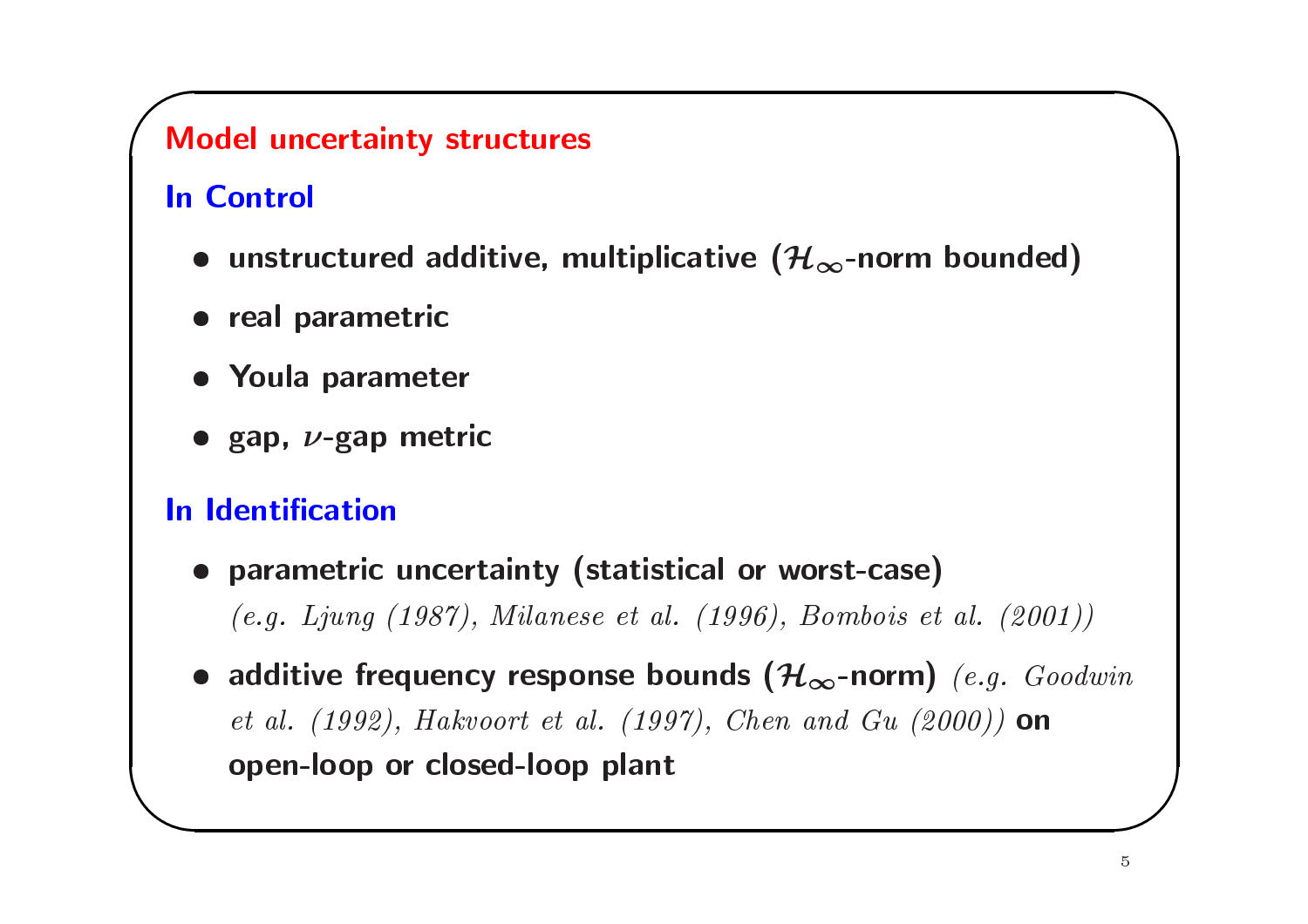### **Question to be considered:**

Do robust stability/peformance requirements in a particular control problem motivate the use of a specific uncertainty structure in identification?

Is there a best uncertainty structure for identification?

#### In this presentation:

- Some (relevant) thoughts and aspects
- Example for particular controller tuning problem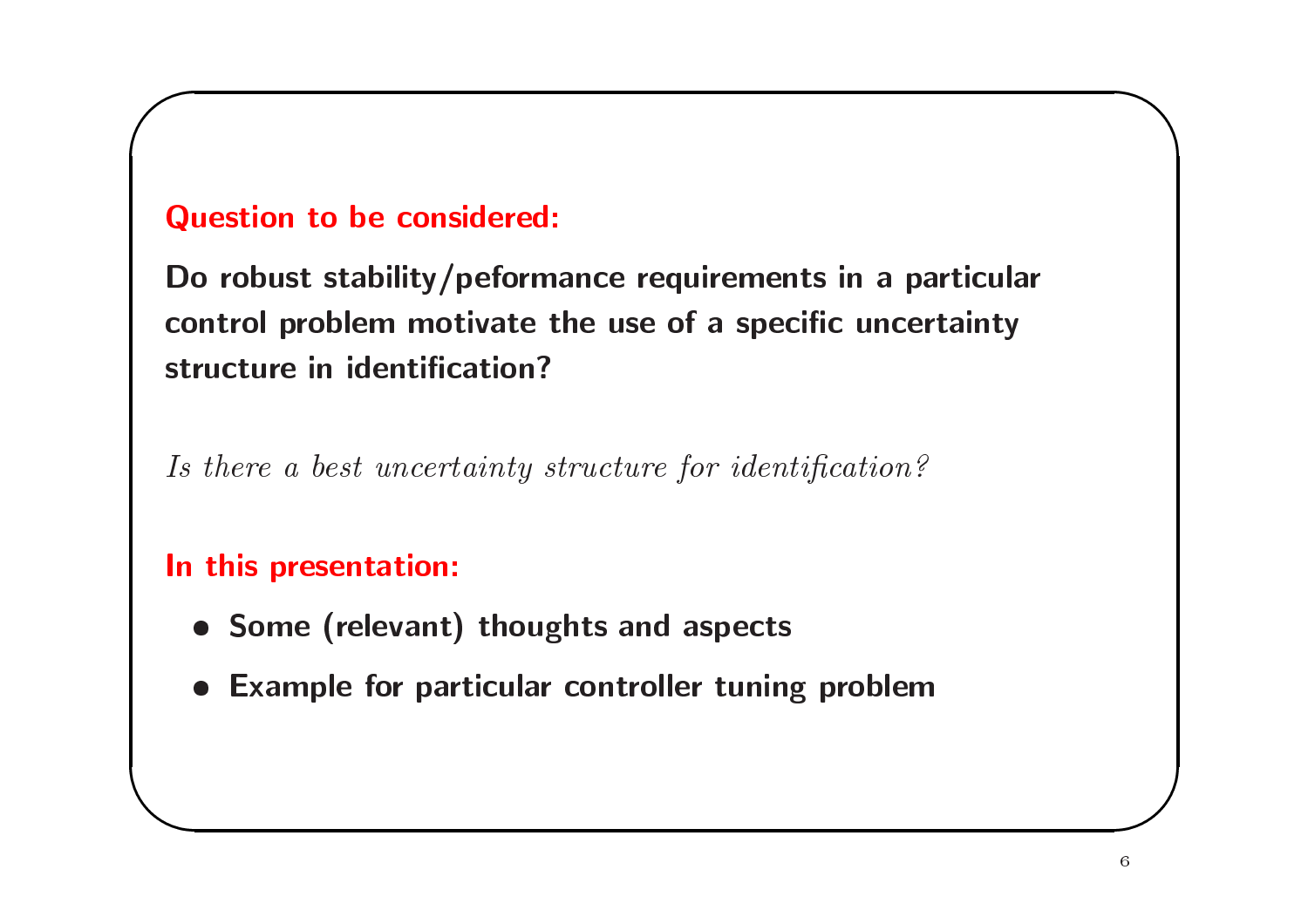**Structures to be considered first** 

For  $G_x$  a nominal model:

 $\bullet$  gap,  $\nu$ -gap

$$
{\mathcal{G}}_\delta(G_x,\delta_G):=\{G_\Delta\,\,|\,\, \delta(G_x,G_\Delta)\leq \delta_G\}
$$

with  $\delta$  either the gap or  $\nu$ -gap metric

· (dual) Youla parameter

$$
\begin{aligned} \mathcal{G}_Y(G_x,C,Q,Q_c,\gamma_G) := \\ \big\{ G_\Delta = (\bar{N}_x + \bar{D}_c \Delta) (\bar{D}_x - \bar{N}_c \Delta)^{-1} \\ \big\| Q_c^{-1} \Delta Q \big\|_\infty \leq \gamma_G \big\} \end{aligned}
$$

 $C = \bar{N}_c \bar{D}_c^{-1}$  a present controller stabilizing  $G_x = \bar{N}_x \bar{D}_x^{-1}$ ,  $Q, Q_c$  stable and stably invertible weighting functions.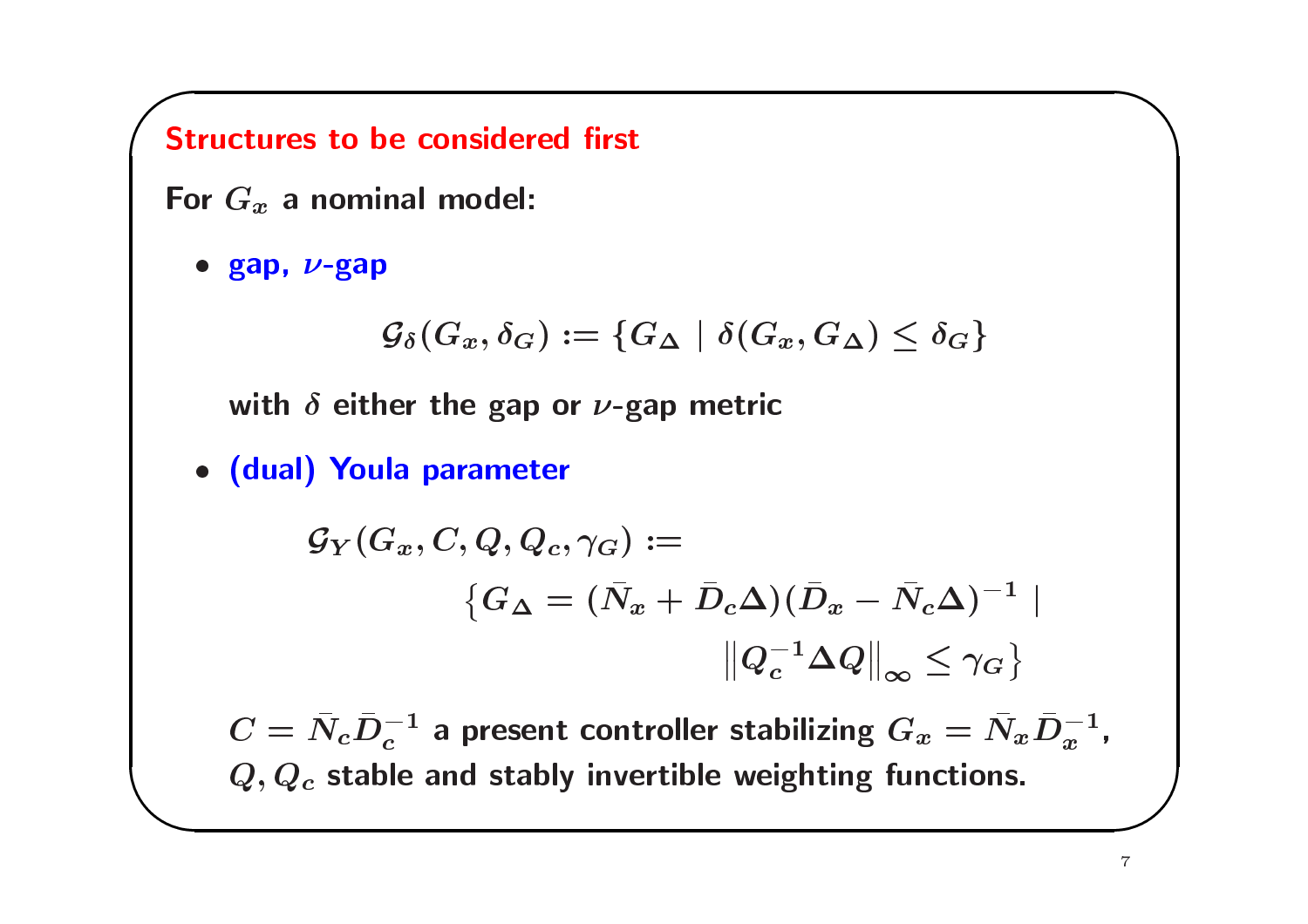#### Robust stability result -related to controller tuning

Given a nominal model  $G_x$  stabilized by  $C_x$ . Consider two uncertainty sets around  $G_x$  chosen to incorporate the real plant  $G_0$ :

 $\mathcal{G}_Y$  minimum sized dual-Youla model uncertainty set

 $\mathcal{G}_G$  minimum sized gap-metric uncertainty set

Find corresponding (norm-bounded) sets of controllers around  $C_x$ that stabilize all models in  $\mathcal{G}_Y$ , resp.  $\mathcal{G}_G$ 

e.g. controller retuning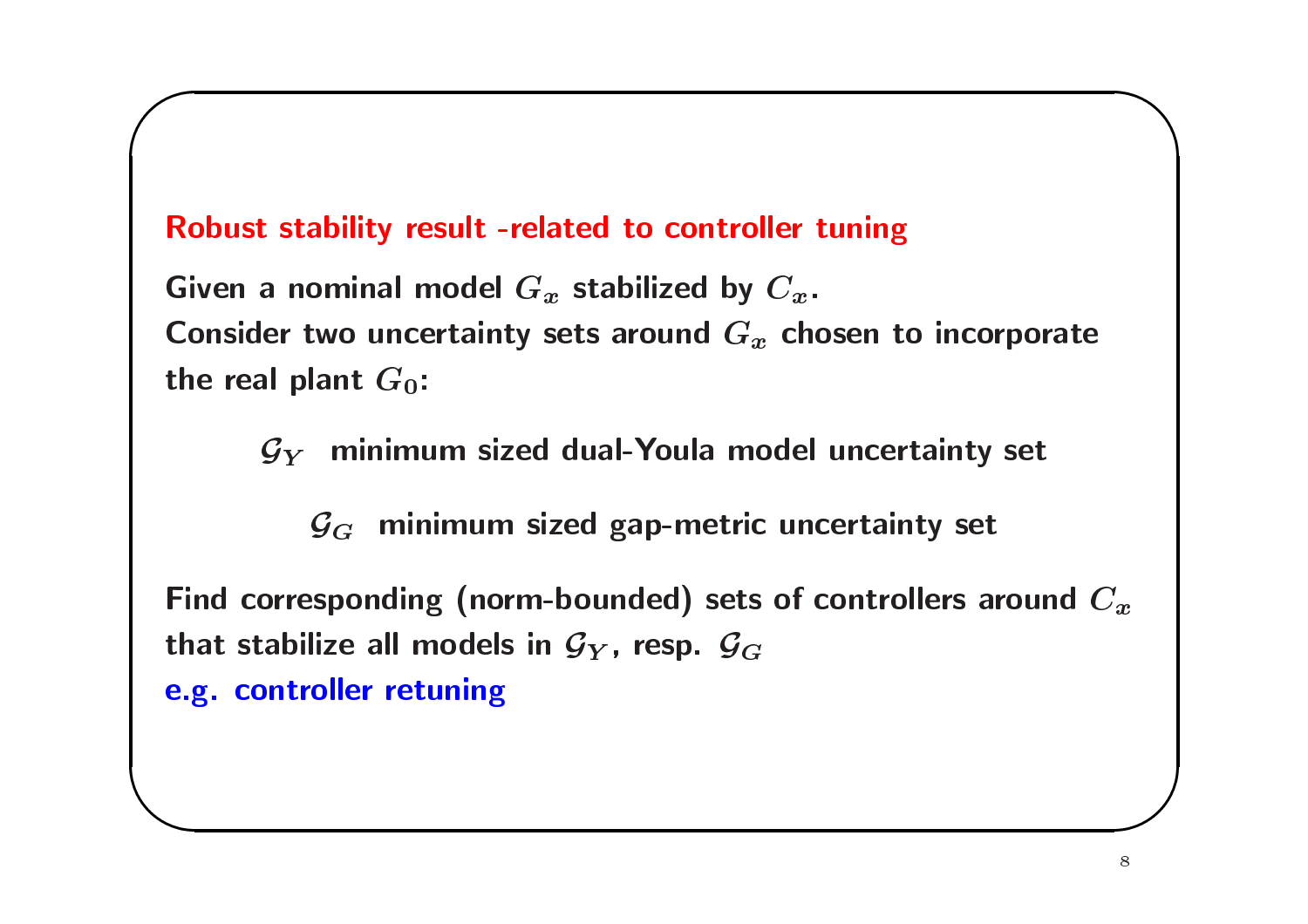**Robust stability conditions - simultaneous perturbations** • gap,  $\nu$ -gap (Georgiou and Smith, Vinnicombe)  $\mathcal{G}_{\delta}(\delta_G) = \{G \mid \delta(G, G_x) \leq \delta_G\}$  $\mathcal{C}_{\delta}(\delta_C) = \{C \mid \delta(C, C_x) < \delta_C\}$ Robust stability if  $\delta_G + \delta_C \leq ||T(G_x, C_x)||^{-1}$ with  $T(G, C) = \begin{pmatrix} G \\ I \end{pmatrix} (I + CG)^{-1} [C \ I]$ • Youla  $(Tay \text{ et } al.)$  $\mathcal{G}_Y(\gamma_G) = \{(\bar{N}_x + \bar{D}_c \Delta_G)(\bar{D}_x - \bar{N}_c \Delta_G)^{-1}, ||\Delta_G||_{\infty} < \gamma_G\}$  $\mathcal{C}_Y(\gamma_C) = \{(\bar{N}_c + \bar{D}_x \Delta_C)(\bar{D}_c - \bar{N}_x \Delta_C)^{-1}, ||\Delta_C||_{\infty} < \gamma_C\}$ Robust stability iff  $\gamma_G \cdot \gamma_C < 1$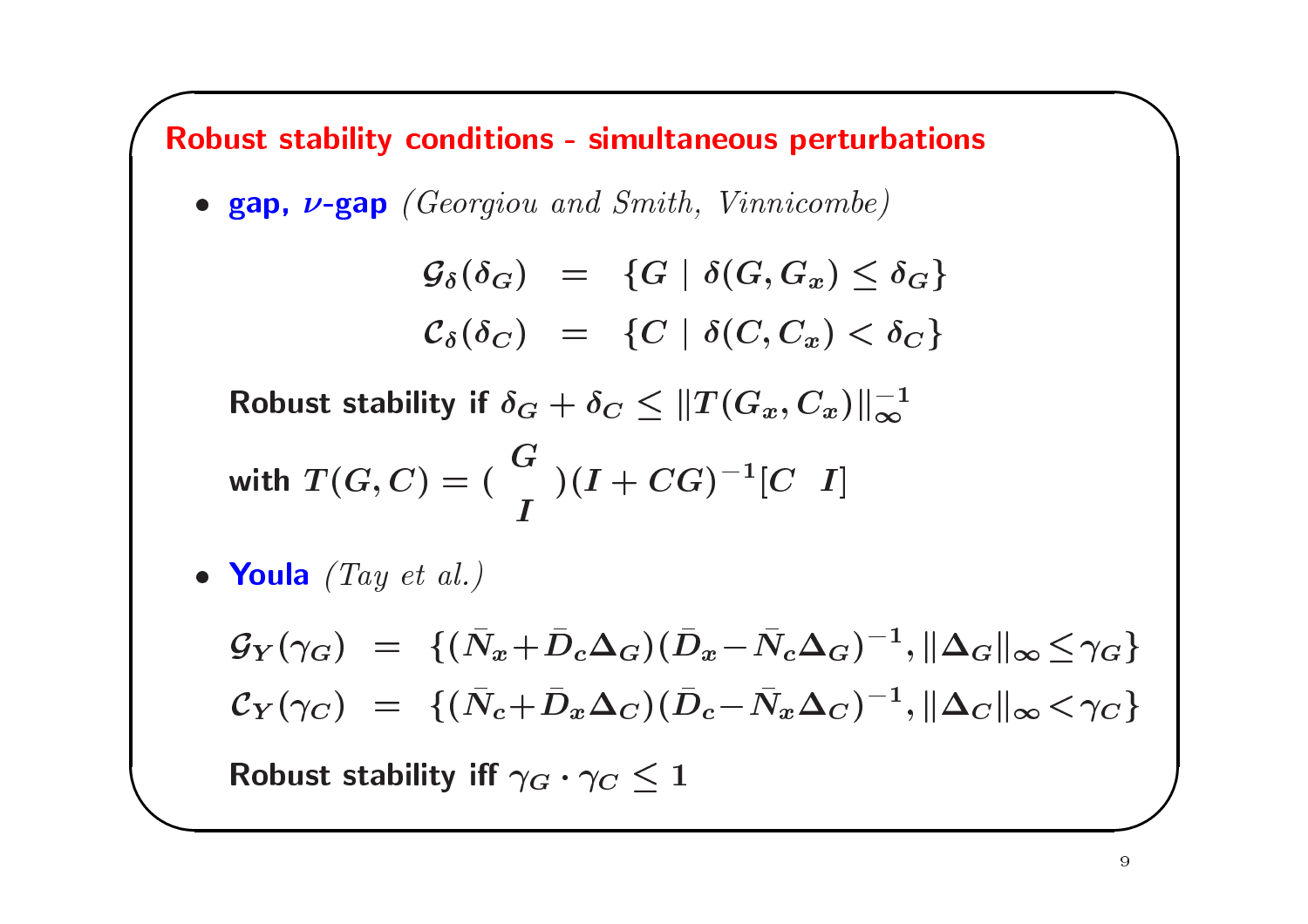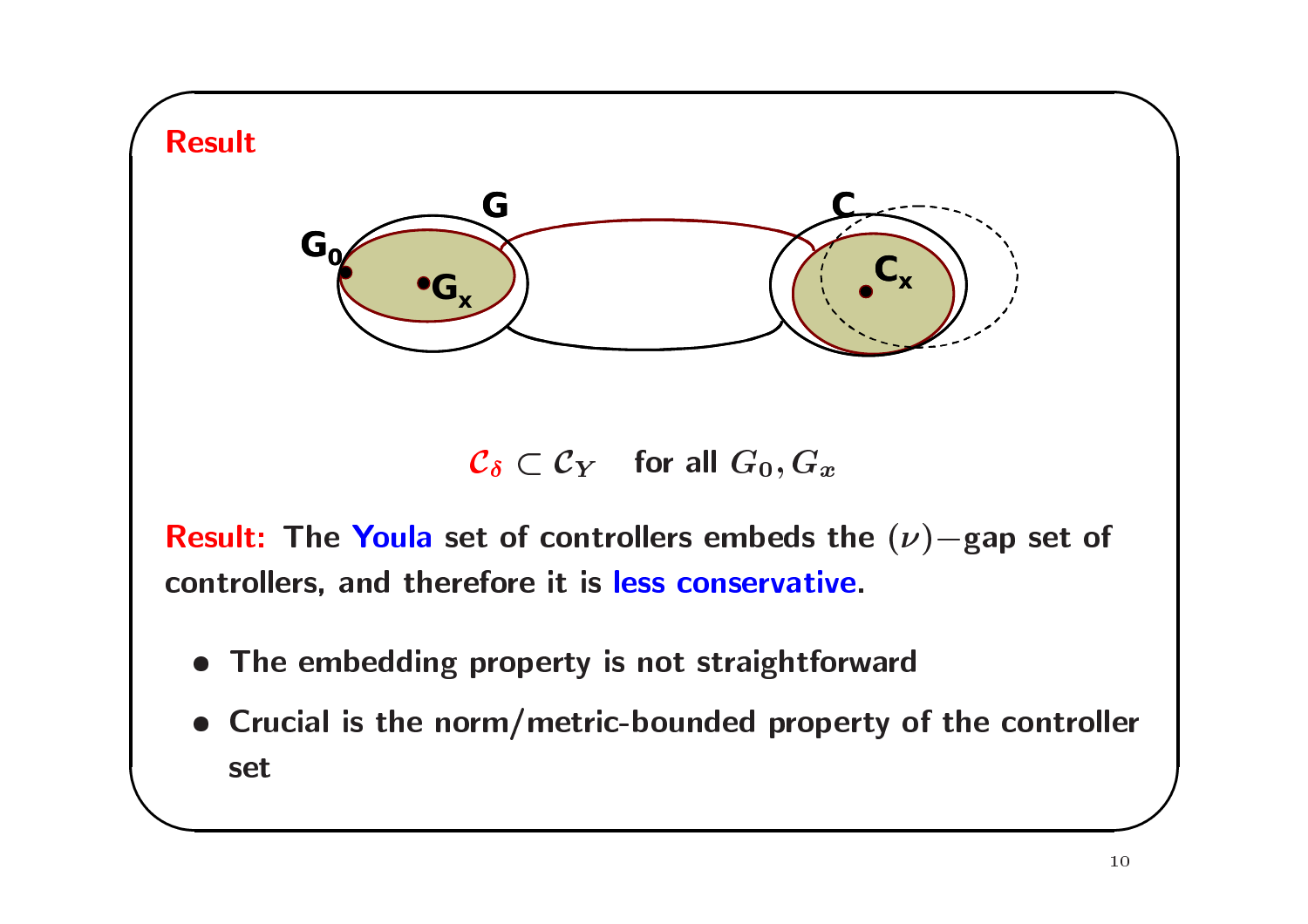**Theorem** Douma et al., 2001 - Automatica (2003)

Given  $\mathcal{G}_{\delta}(G_x,\delta_G)$ ,  $\mathcal{C}_{\delta}(C_x,\delta_C)$  satisfying the (gap) robust stability condition, then

a)  $\mathcal{G}_Y(G_x, C_x, I, I, \bar{\gamma}_G) \supset \mathcal{G}_{\delta}(G_x, \delta_G)$ , for  $\bar{\gamma}_G = \delta_G ||T(G_x, C_x)||_{\infty} (1 - \delta_G ||T(G_x, C_x)||_{\infty})^{-1}$ 

b) 
$$
C_Y(G_x, C_x, I, I, \overline{\gamma}_C) \supseteq C_{\delta}(C_x, \delta_C)
$$
, with

$$
\bar{\gamma}_C = \delta_C \|T(G_x,C_x)\|_\infty \left(1 - \delta_C \|T(G_x,C_x)\|_\infty\right)^{-1}
$$

c)  $\bar{\gamma}_G \cdot \bar{\gamma}_C \leq 1$ , i.e. the two sets satisfy the Youla stability condition

Implication The Youla set of controllers embeds the  $(\nu)$ -gap set of controllers, and therefore it is less conservative.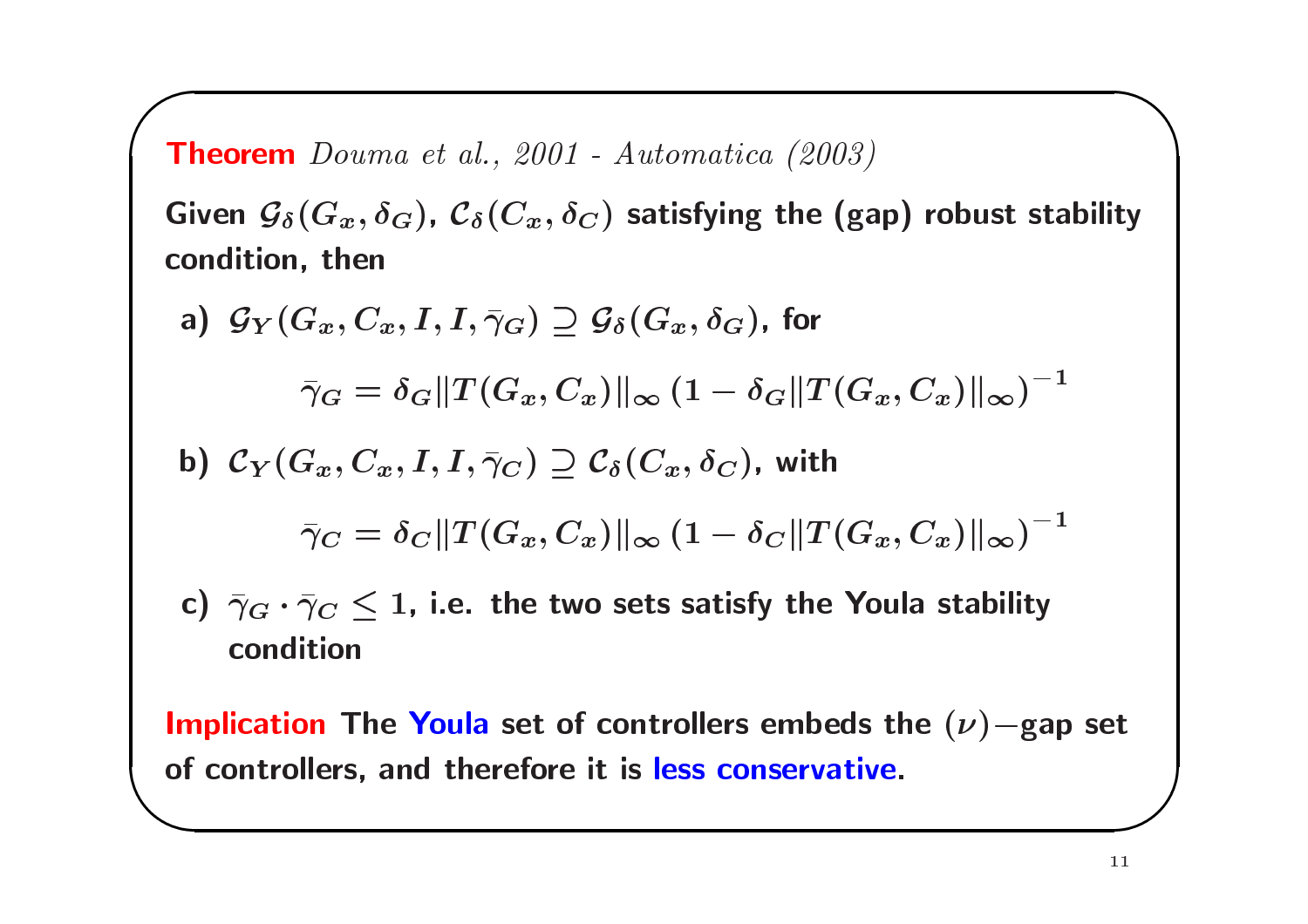# **Example**

Rotating disc system:

$$
G_0 = \frac{182049.47}{s(s^2 + 0.377s + 130.5)(s^2 + 1.249s + 1395)}
$$
  

$$
\hat{G} = \frac{0.0051602(s^2 + 70.53s + 1634)(s^2 - 45.72s + 1.608 \times 10^4)}{s(s^2 + 0.2671s + 128.3)(s^2 + 2.125s + 1348)}
$$
  

$$
C = \frac{1000}{(s + 10)^3}
$$
  

$$
C_{new} = \frac{1000k_2}{(s/k_1 + 10)^3}
$$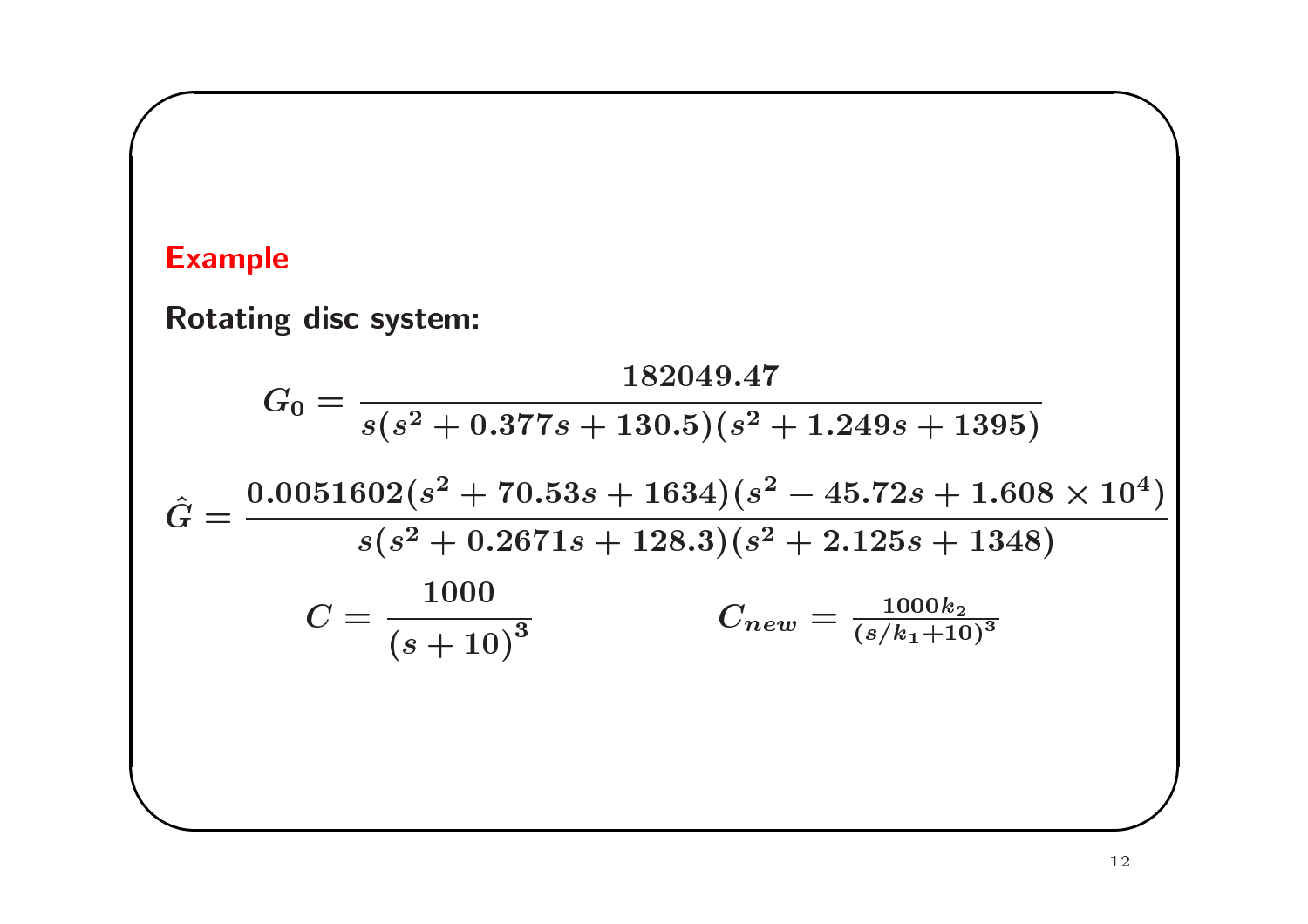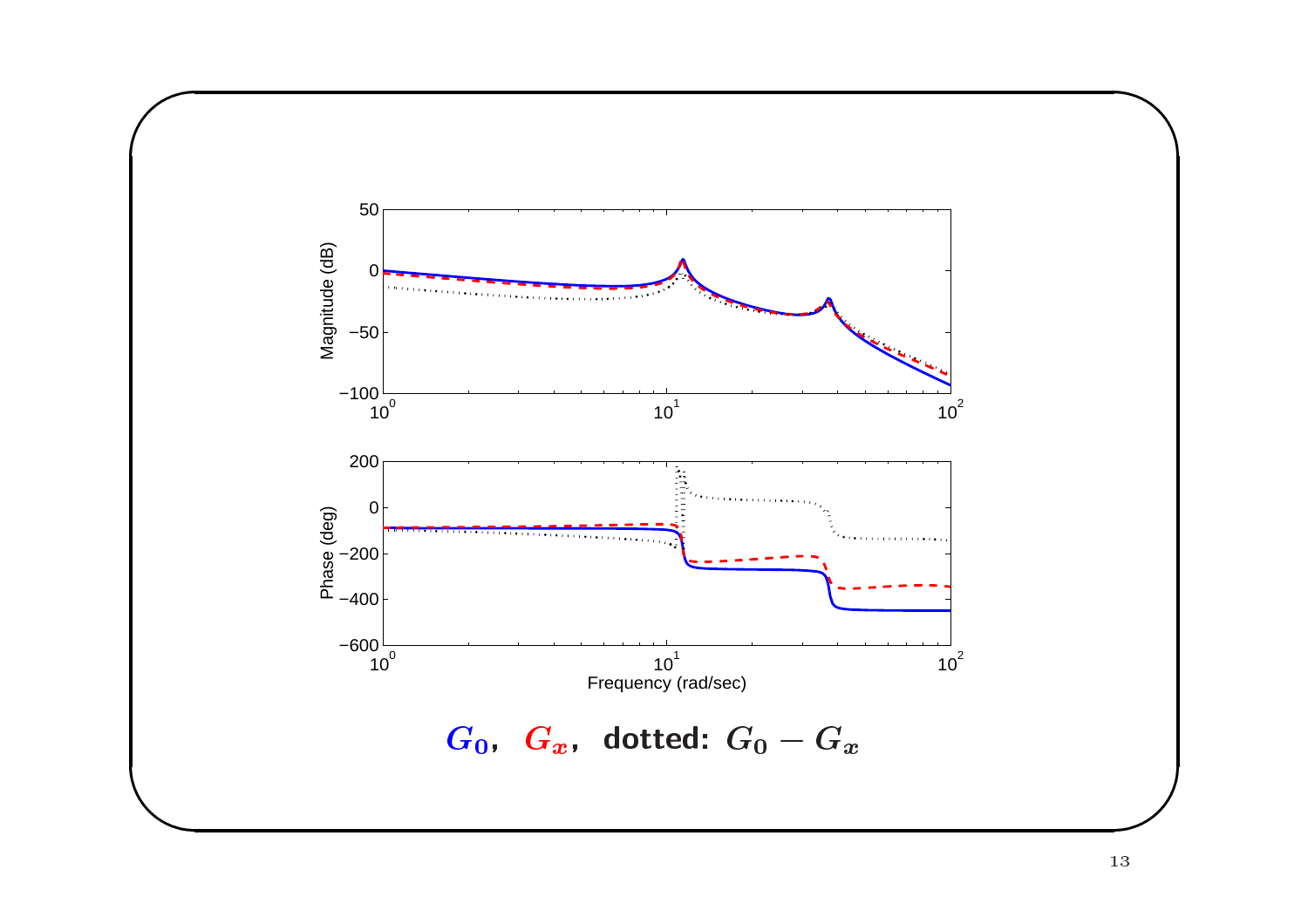Allowable range of controller perturbations according to robust stability conditions



 $||T(\hat{G}, C)||_{\infty}^{-1} = 0.394$  $\delta(G_0,\hat{G})=0.235$  $\delta(C, C_{new}) = 0.417$  $\delta_{\nu}(G_0,\hat{G})=0.234$  $\delta_{\nu}(C, C_{new}) = 0.416$  $\left\Vert \Delta_{G}\right\Vert _{\infty}=0.381$  $\|\Delta_C\|_{\infty} = 1.455$  $\|\Delta_G\| \|\Delta_C\| = 0.554$ 

 $+$  present controller  $C$ ;  $\times C_{new}$ , designed to achieve a slighter larger bandwidth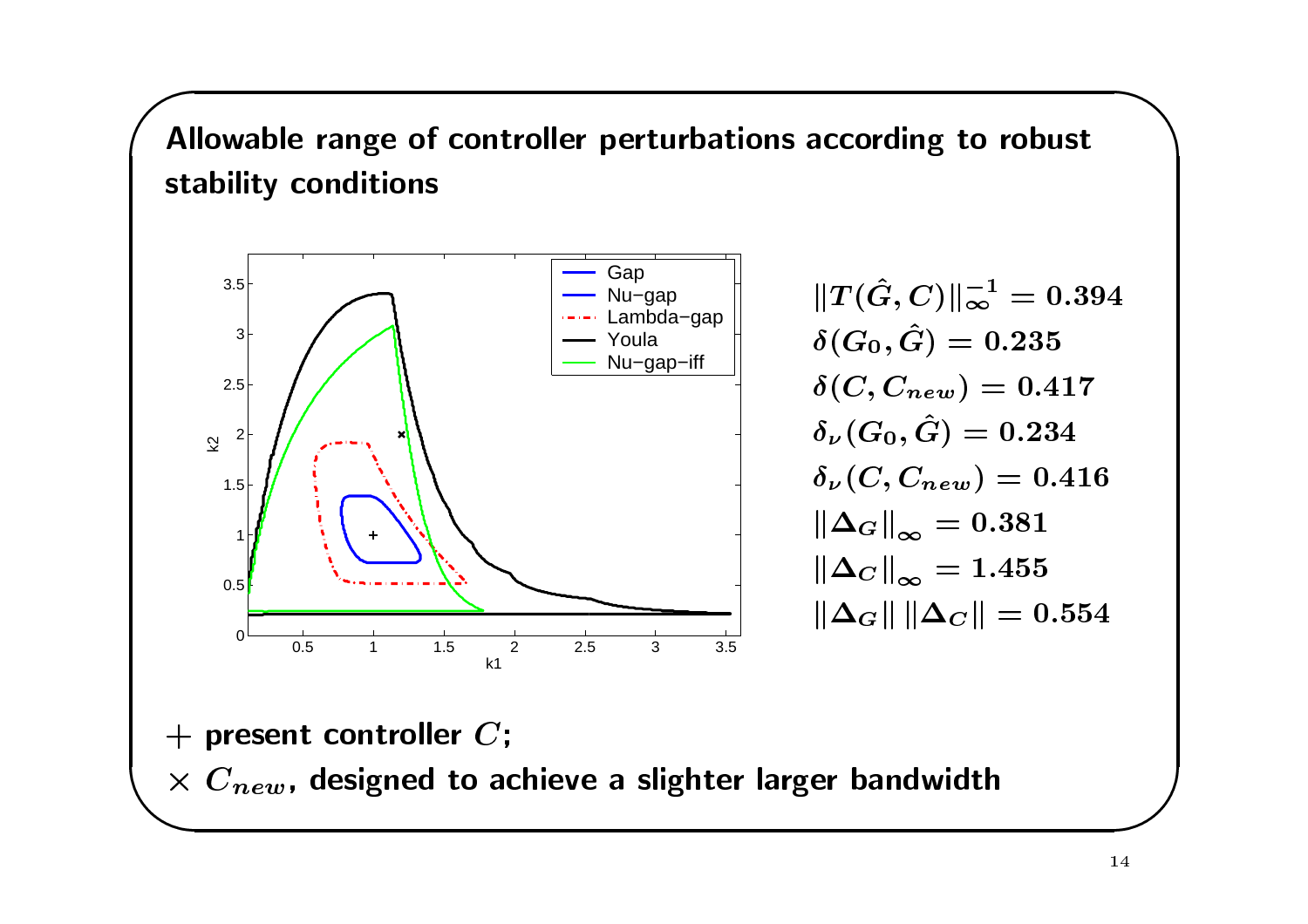# **Contents**

• The question:

choice of uncertainty structure?

- A particular case: controller tuning under robust stability
- Equivalence between structures role of LFT's
- Conclusions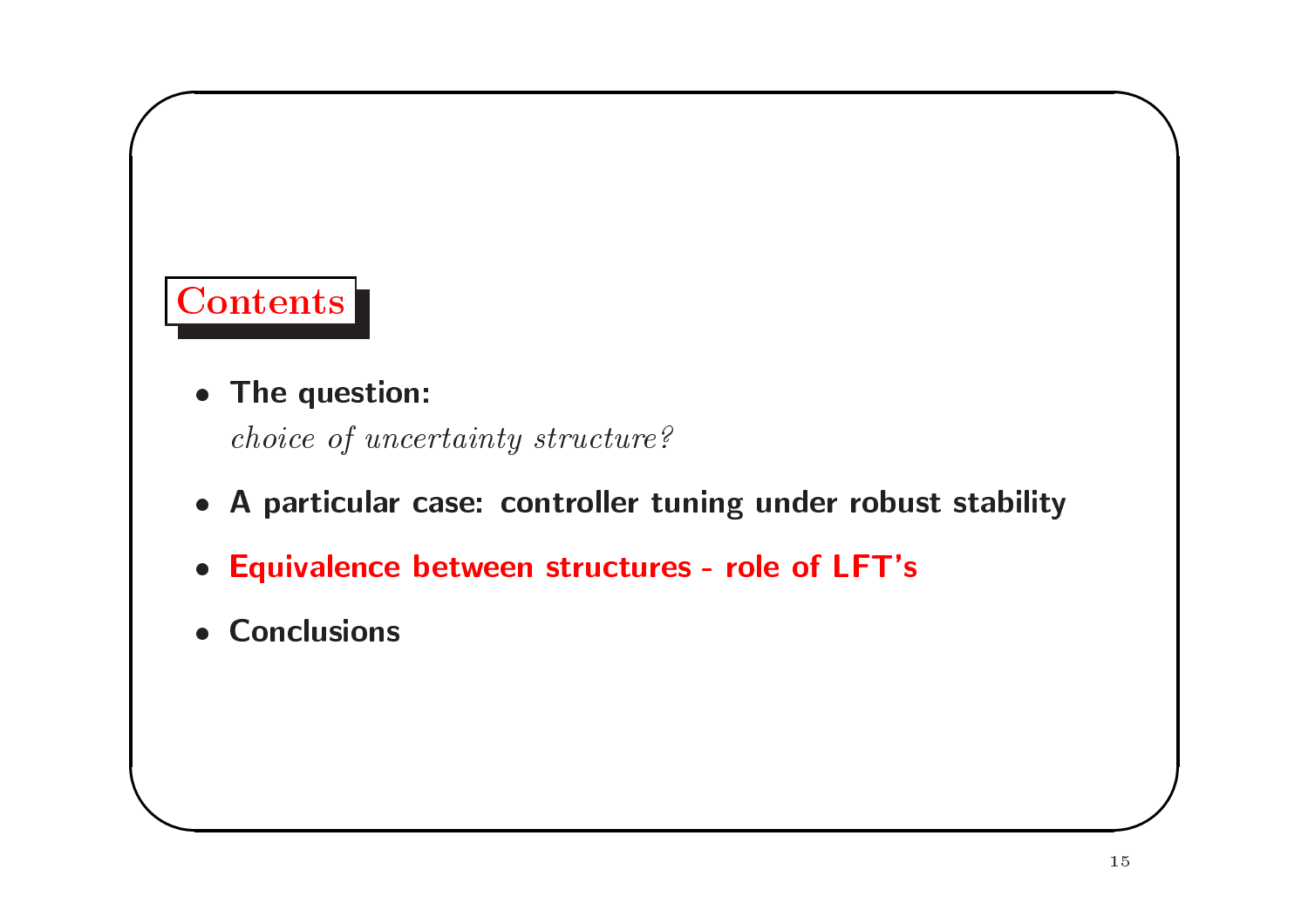**Frequency domain sets (scalar)** 

· Additive uncertainty set

$$
\begin{aligned} \mathcal{G}_a(G_x,W_a) := \\ \{ G_\Delta(s) \mid G_\Delta(s) = G_x(s) + \Delta_a(s) \;, \\ |\Delta_a(i\omega)| &\leq |W_a(i\omega)| \quad \forall \omega \in \mathbb{R} \} \end{aligned}
$$

. Dual-Youla uncertainty set

$$
\begin{aligned} \mathcal{G}_Y(G_x,C,Q,Q_c,W_Y) &:= \\ \left\{ G_{\Delta}(s) \mid G_{\Delta}(s) = \frac{\bar{N}_x(s) + \bar{D}_c(s)\Delta_G(s)}{\bar{D}_x(s) - \bar{N}_c(s)\Delta_G(s)} \right. , \\ &\left. \left. \left| Q_c^{-1}(i\omega)\Delta_G(i\omega)Q(i\omega) \right| \leq \left| W_Y(i\omega) \right| \right. \;\; \forall \omega \in \mathbb{R} \right\}. \end{aligned}
$$

Both are (for each frequency) circular uncertainty regions in the complex plane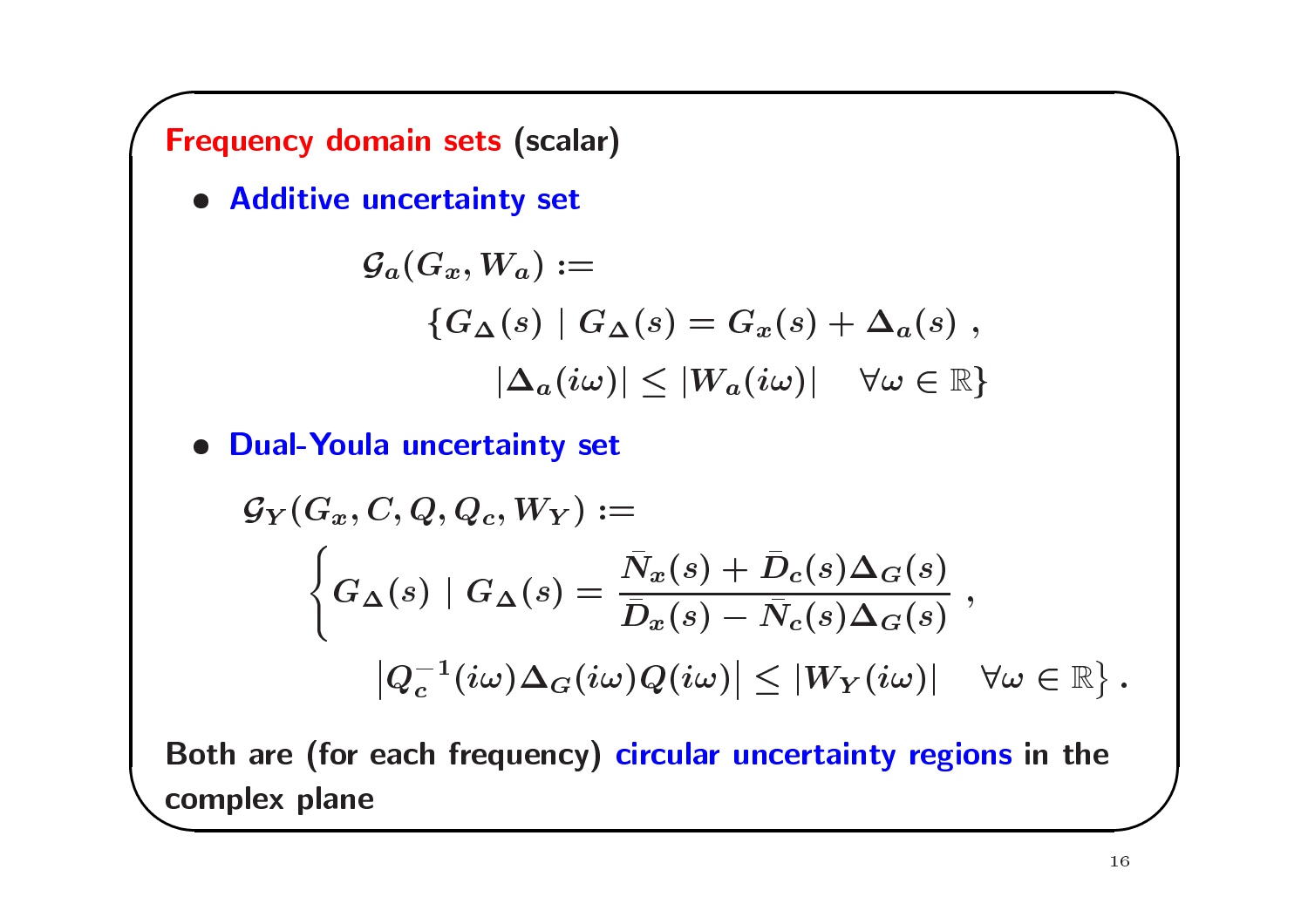



$$
\begin{aligned} \mathcal{G}_{\nu}(G_x,W_{\nu}) &:= \\ &\{G_{\Delta}(s) \mid \kappa\left(G_{\Delta}(i\omega),G_x\left(i\omega\right)\right) \leq |W_{\nu}(i\omega)| \quad \forall \omega \in \mathbb{R}\} \end{aligned}
$$

with  $\kappa$  the chordal distance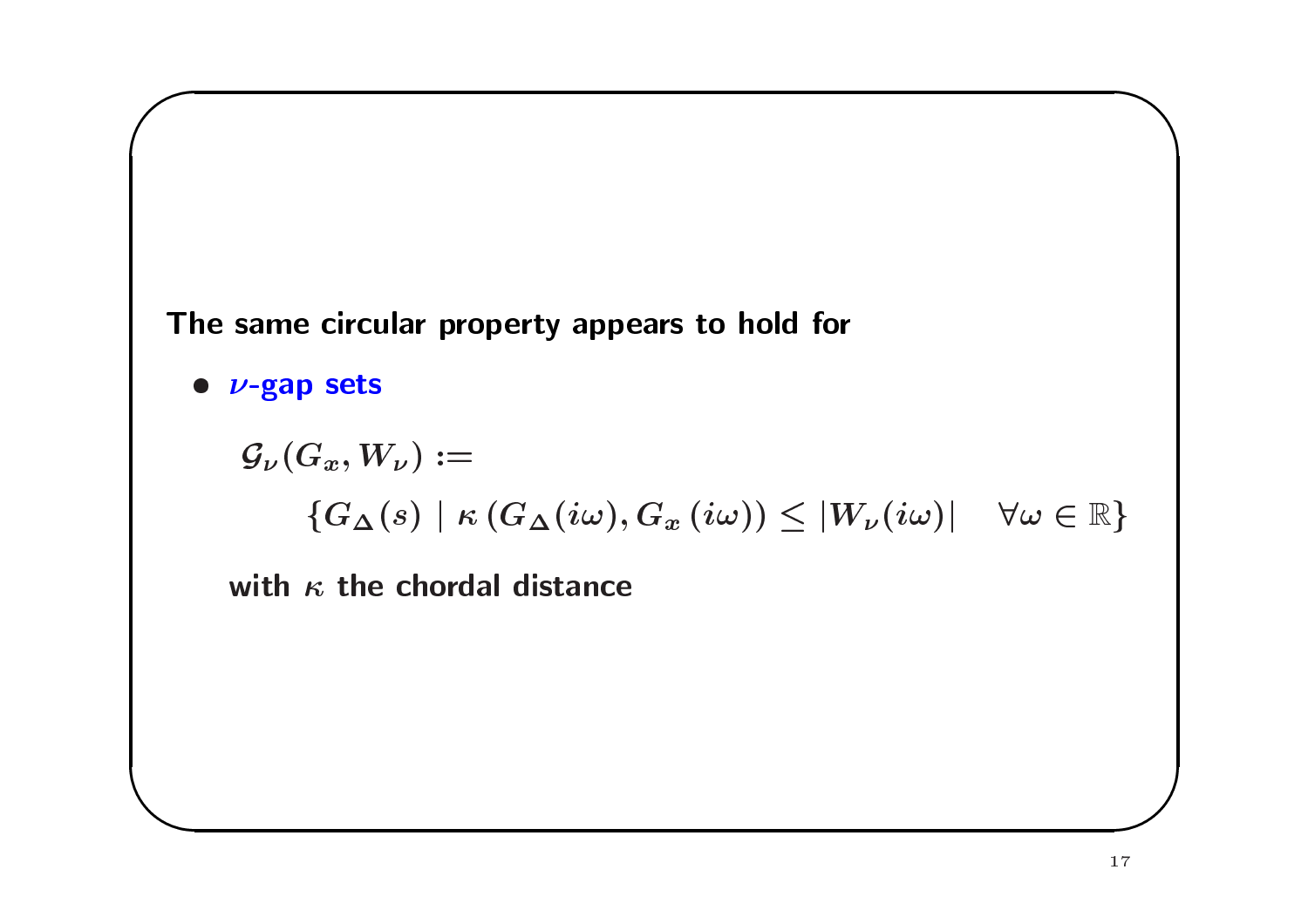Linear fractional transformations map circles into circles:  
\n
$$
F_u(P, \Delta) = P_{22} + P_{21}\Delta(1 + P_{11}\Delta)^{-1}P_{12} \text{, with } |W^{-1}\Delta| \le 1
$$
\ncan equivalently be described in an additive structure:

$$
F_u(P,\Delta) = F_{centre} + \Delta_a \quad , \quad |W_a^{-1}\Delta_a| \leq 1,
$$

with

$$
F_{centre}=P_{22}+\frac{-P_{21}P_{12}P_{11}^{\ast}\left| W\right| ^{2}}{1-\left| P_{11}W\right| ^{2}}
$$

and

$$
W_a = \frac{|P_{21}P_{12}|}{\left(1 - |P_{11}W|^2\right)}\,|W|
$$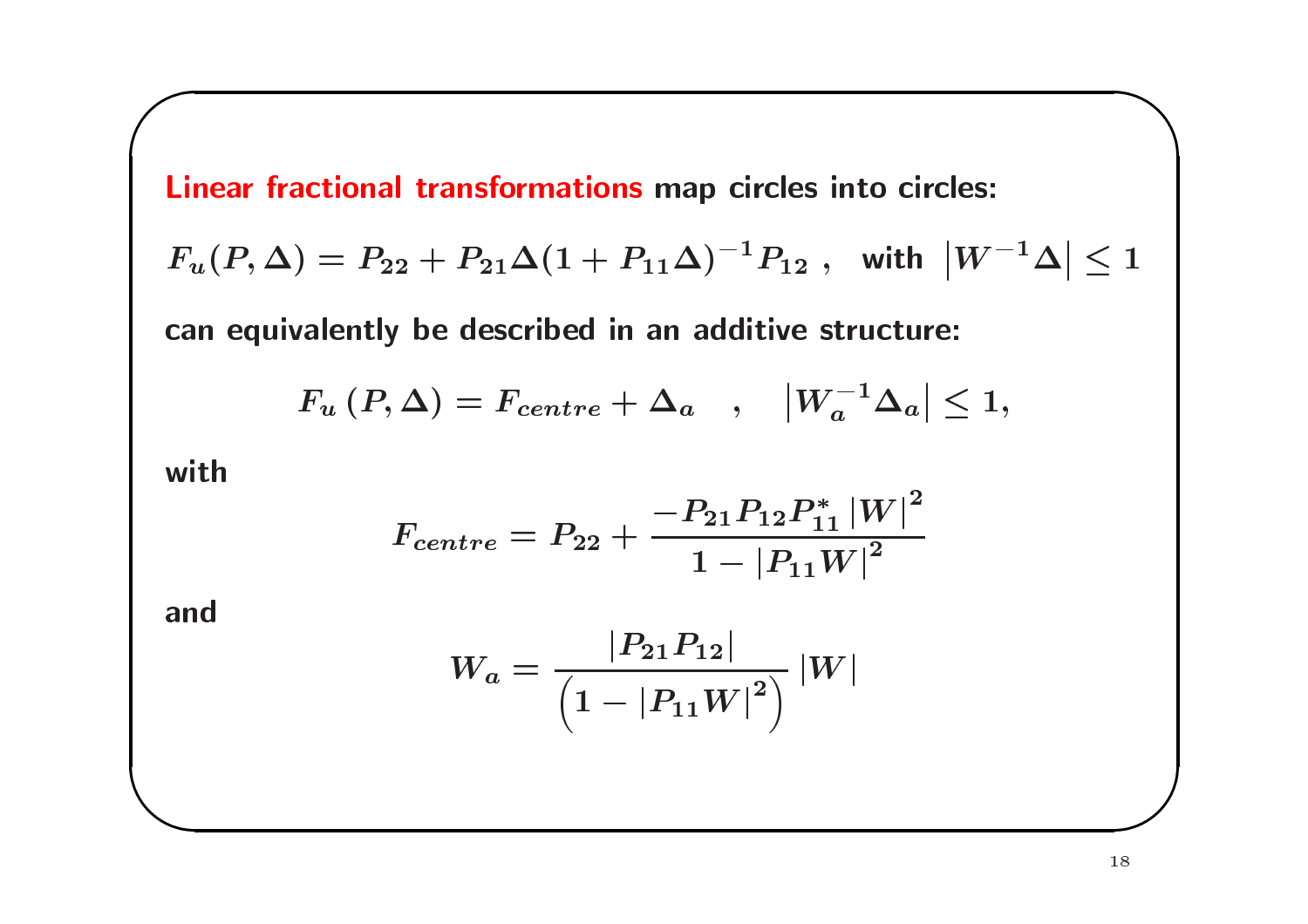## **Result**

Three model sets can equivalently be transformed into one another:

**For Dual-Youla set:** 

$$
{\mathcal{G}}_Y(G_x,C,Q,Q_c,W_Y)={\mathcal{G}}_a(G_{centre},W_a)
$$

with

$$
G_{centre} = C^{-1} \left( \frac{|N_c W_Y|^2}{|D_x|^2 - |N_c W_Y|^2} \right) + G_x \left( \frac{|D_x|^2}{|D_x|^2 - |N_c W_Y|^2} \right)
$$
  
\n
$$
W_a = \frac{|\Lambda|}{|D_x|^2 - |N_c W_Y|^2} |W_Y|,
$$
  
\nwhere  $\Lambda = N_x N_c + D_c D_x;$   
\n
$$
N_x = \bar{N}_x Q, D_x = \bar{D}_x Q, N_c = \bar{N}_c Q_c, D_c = \bar{D}_c Q_c.
$$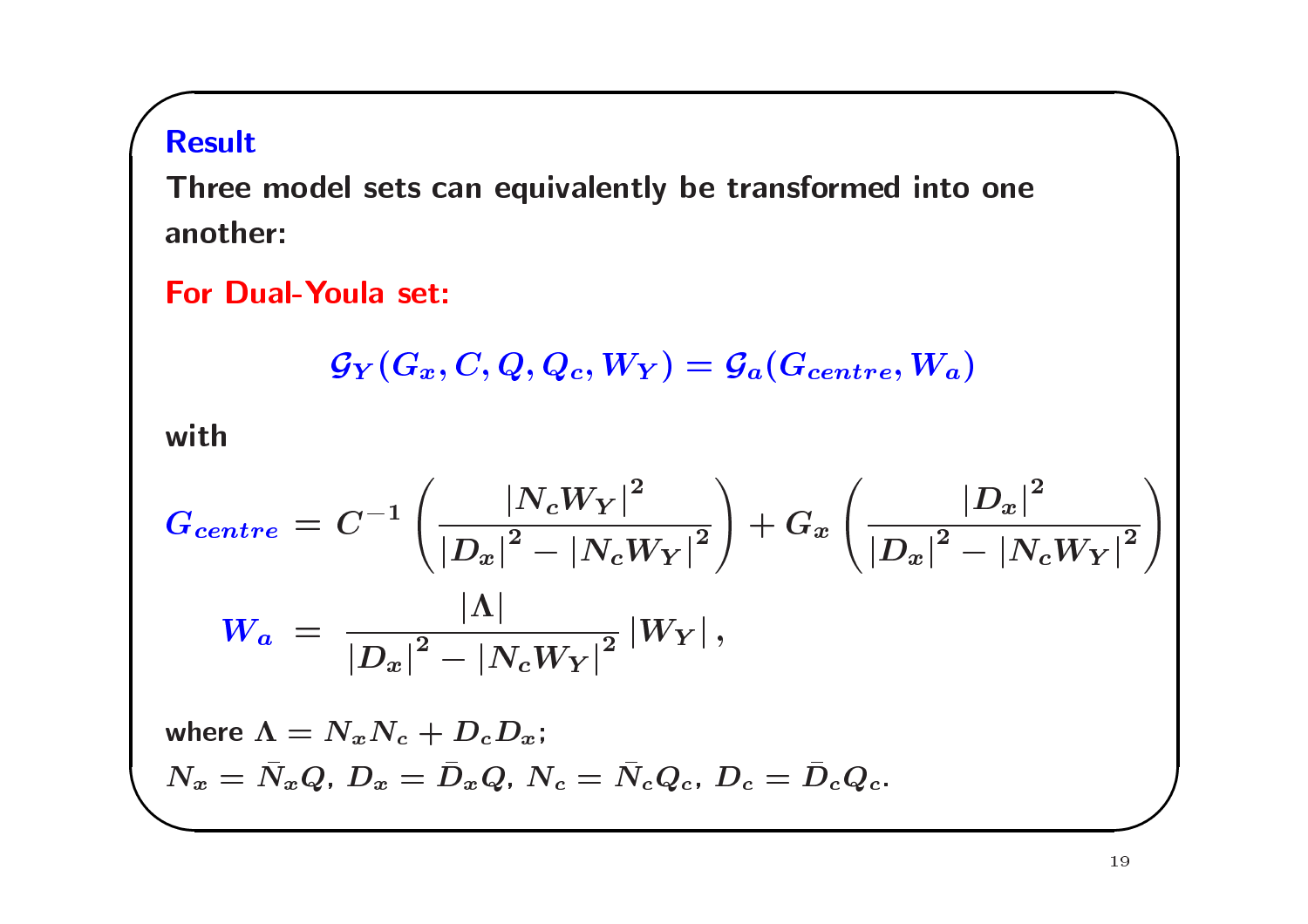For  $\nu$ -gap set:

$$
{\cal G}_{\nu}(G_x,W_{\nu})={\cal G}_{a}(G_{centre},W_{a})
$$

with

$$
G_{centre} = \frac{G_x}{1 - \left(1 + |G_x|^2\right)|W_{\nu}|^2}
$$

$$
W_a = \frac{\sqrt{\left(1 - |W_{\nu}|^2\right)} \left(|G_x|^2 + 1\right)|W_{\nu}|}{1 - \left(1 + |G_x|^2\right)|W_{\nu}|^2}.
$$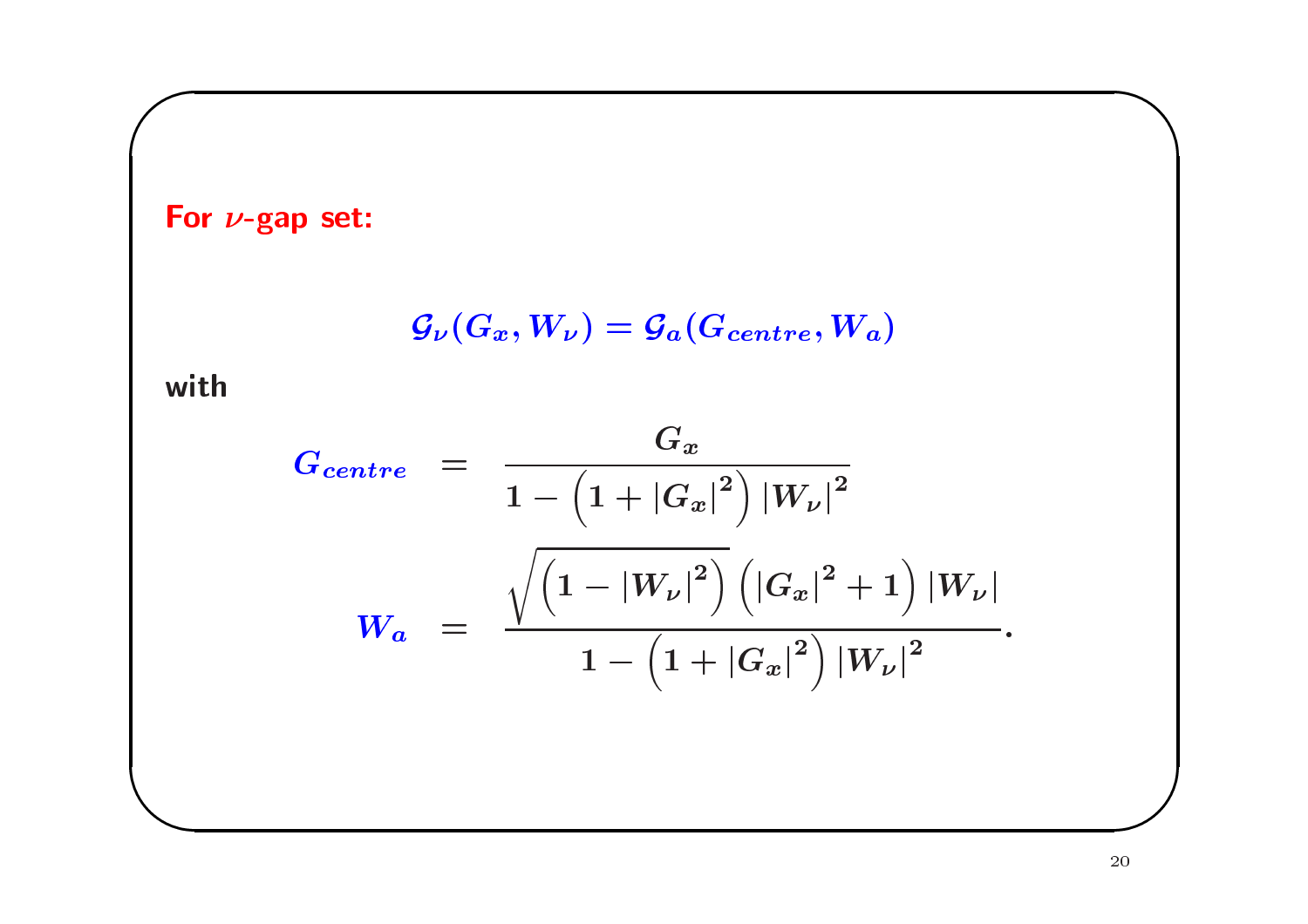## **Observations from an identification perspective:**

- $\bullet$  For identification of model uncertainty sets from data, the choice of structure "does not matter"
- Differences occur in complexities of  $G_{center}$  and weighting functions
- For a given/estimated nominal model  $\hat{G} = G_{center}$  bounding the uncertainty in different structures leads to different results, affecting achievable robust performance

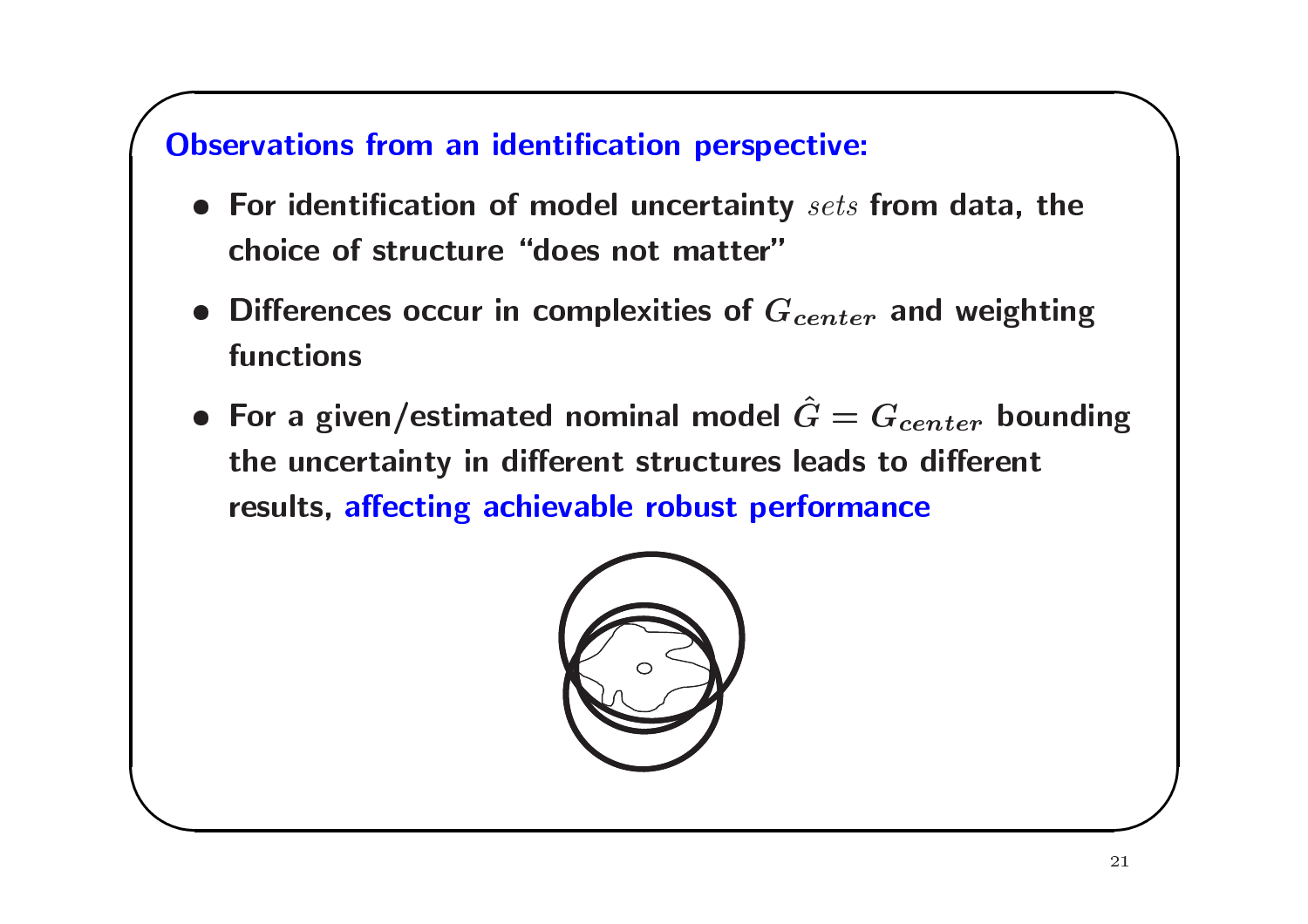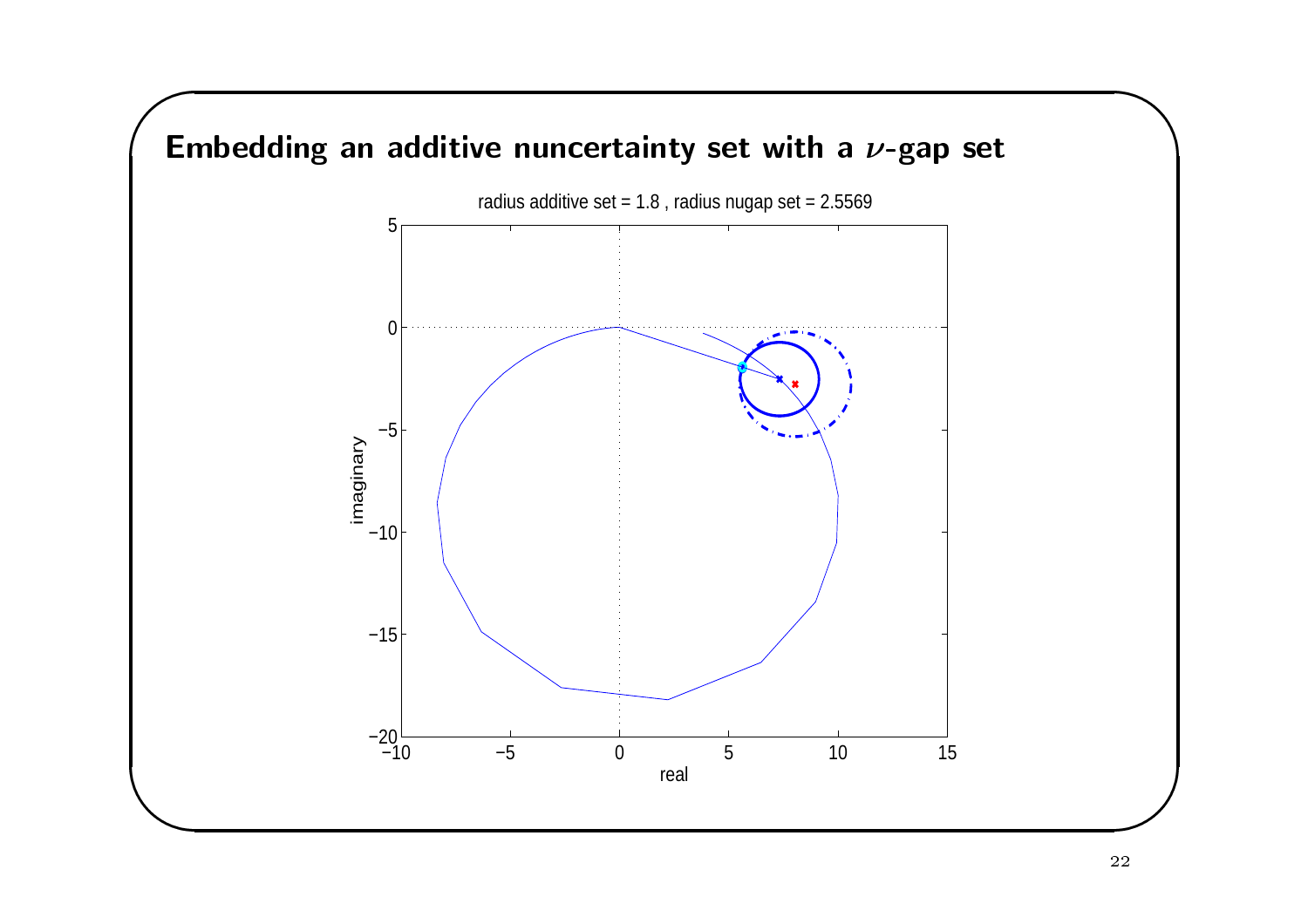Non-circular bounds and probability density functions

For non-parametric uncertainty regions, e.g. confidence regions (ellipsoidal, boxed) in Nyquist curve, following a pdf:

General shapes are not maintained under LFT.

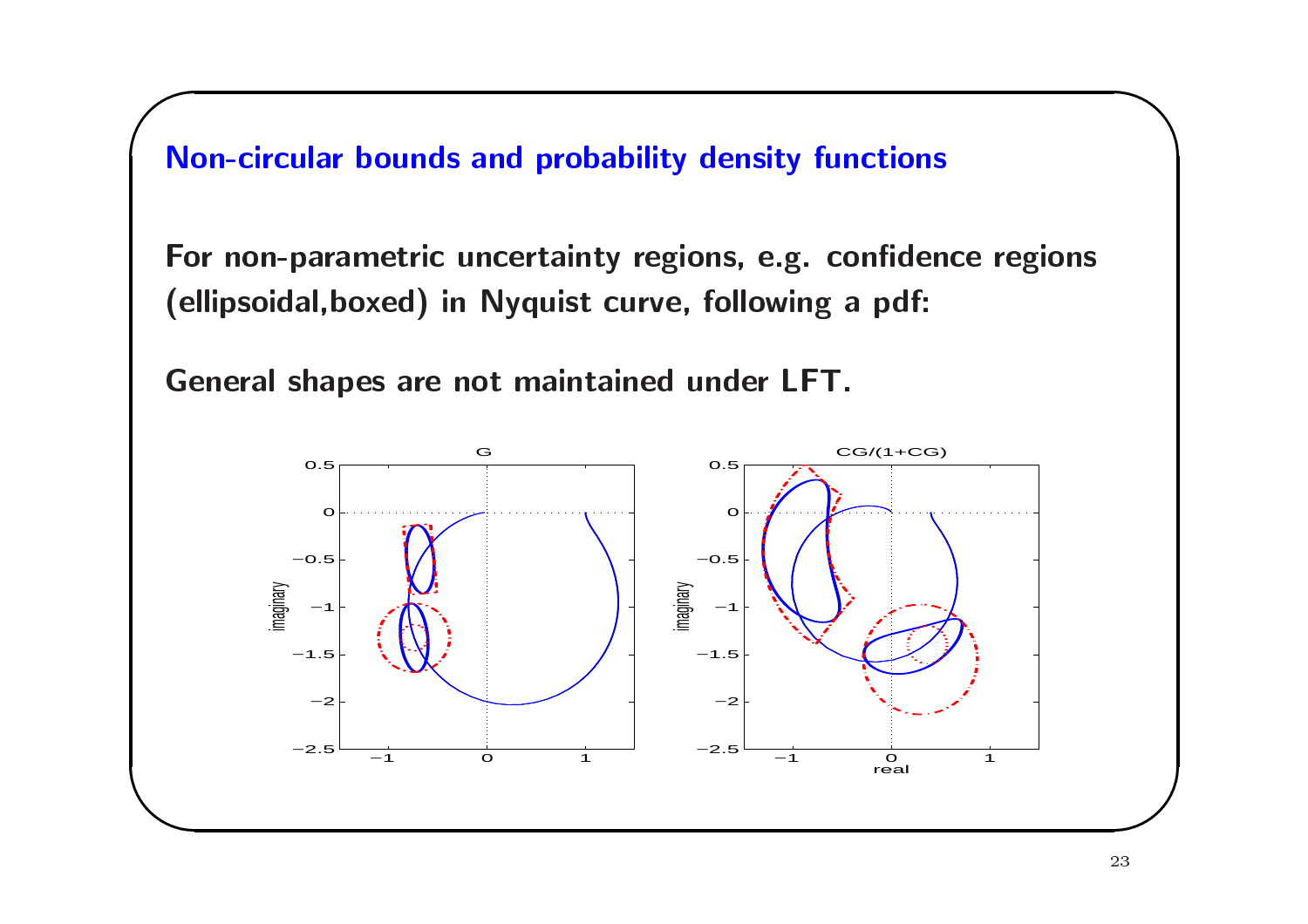

**Consequences (Heath 2000)** 

- · probability density function changes
- unbiased estimate does not imply unbiased transform